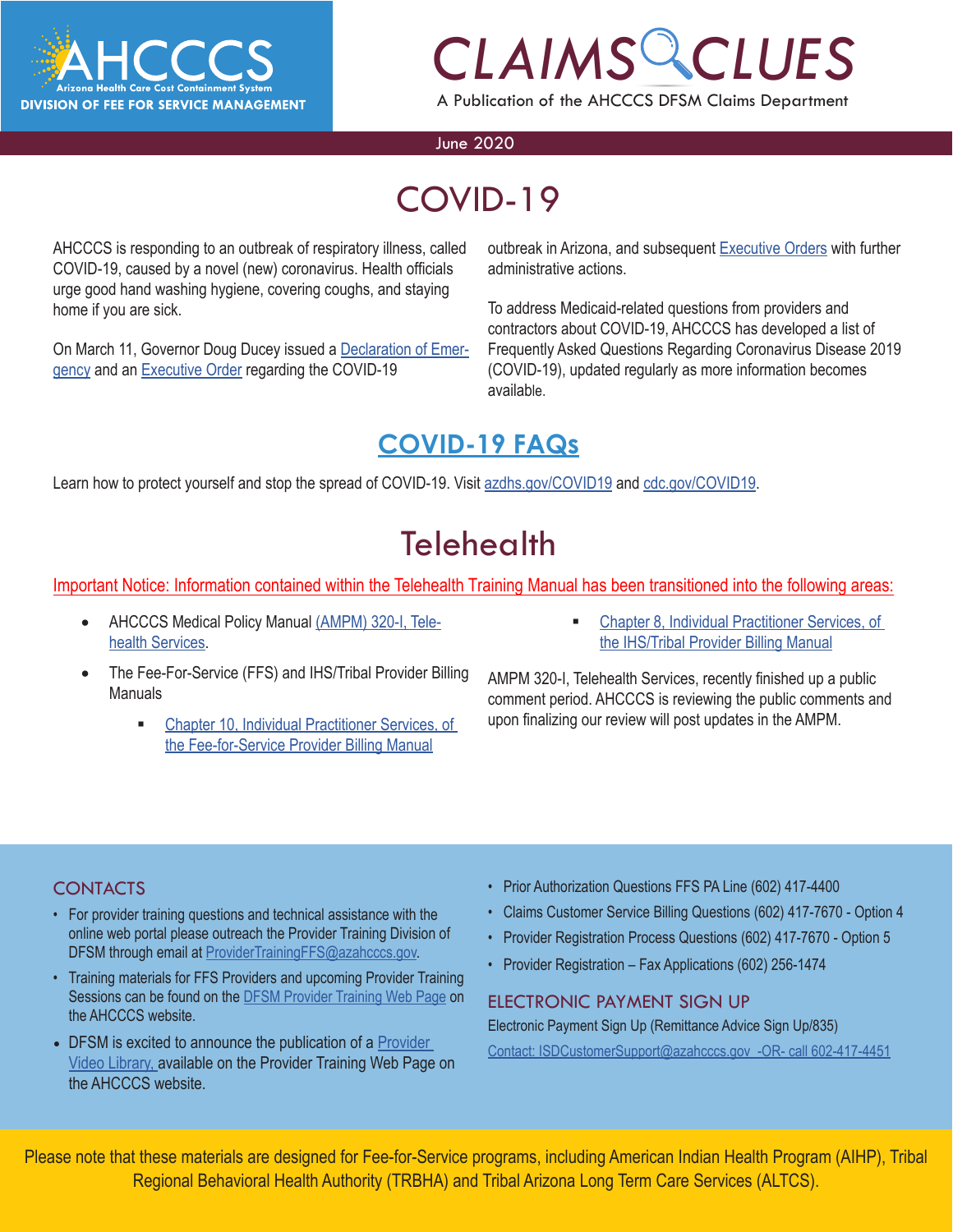# The "Four Walls" Provision and IHS & 638 Providers

For IHS and 638 providers, what services are eligible for reimbursement at the All Inclusive Rate (AIR), and which are not?

Reimbursement depends on:

- The provider type billing,
- Whether or not the "4 Walls" apply to that provider type,
- If the "4 Walls" does apply, the location of the member and provider rendering services, and
- Whether or not the service being provided meets the definition of a clinic visit.

The "**Four Walls**" of an IHS/638 Clinic refer to the physical building the clinic operates within.

The CMS interpretation of section 1905(a)(8) of the Social Security Act, in 42 CFR 440.90, specifies that "clinic services" do not include any services delivered outside of the "four walls" of the clinic, except if services are provided to a homeless individual.

#### **Four Walls Applicability**

- 1. The Four Walls provision *applies* to free-standing IHS/638 clinics:
	- o The AIR May Be Billed:
		- **If either the member or the provider/clinician is** located inside the four walls of the free-standing IHS or tribally-owned or operated 638 clinic, and the service provided meets the definition of a clinic visit/facility-defined service, the AIR may be billed the clinic.
			- NOTE: The clinic and the provider/clinician **cannot both bill for the same service**. Either the clinic bills for the AIR, or the provider/clinician bills at the capped FFS rate. It cannot be both.
	- o The AIR May Not Be Billed:
		- **If neither the member nor the provider/** clinician is located inside the four walls of the free-standing IHS or tribally-owned or

operated 638 clinic, the service cannot be reimbursed at the AIR. It would have to be billed at the capped FFS rate (unless the service is being provided to a homeless individual).

- 2. The Four Walls provision *does not apply* to IHS/638 hospitals or to their hospital-affiliated (provider-based) outpatient clinics:
	- $\circ$  Neither the member nor the provider/clinician need to be physically located within the four walls in order for the hospital or their affiliated clinic(s) to bill the All Inclusive Rate for services otherwise considered to be facility services.
	- $\circ$  Note: Either the hospital or their affiliated clinic(s) bills for the AIR under the hospital ID, or the provider/clinician bills at the capped FFS rate. It cannot be both.
- 3. The Four Walls provision *does not apply* to 638 FQHCs:
	- **Neither the member nor the provider/clinician need** to be physically located within the four walls in order for the 638 FQHC to bill the APM for services otherwise considered to be clinic services.
	- Note: Either the 638 FQHC bills for the APM, or the provider/clinician bills at the capped FFS rate. It cannot be both.

COVID-19 Notation: In March of 2020, AHCCCS outreached CMS and requested the flexibility to reimburse free-standing clinics at the AIR for telehealth and telephonic services during the COVID-19 declaration of emergency, even if neither the member nor the clinician was within the "Four Walls", but a clinic visit/facility defined service was being provided.

- Per FAQs issued on January 18, 2017, CMS does not intend to review claims for services furnished by IHS/Tribal clinic providers "outside the Four Walls" of the clinic prior to January 30th, 2021.
	- See QA#13, [in the FAQs](https://www.medicaid.gov/sites/default/files/federal-policy-guidance/downloads/faq11817.pdf)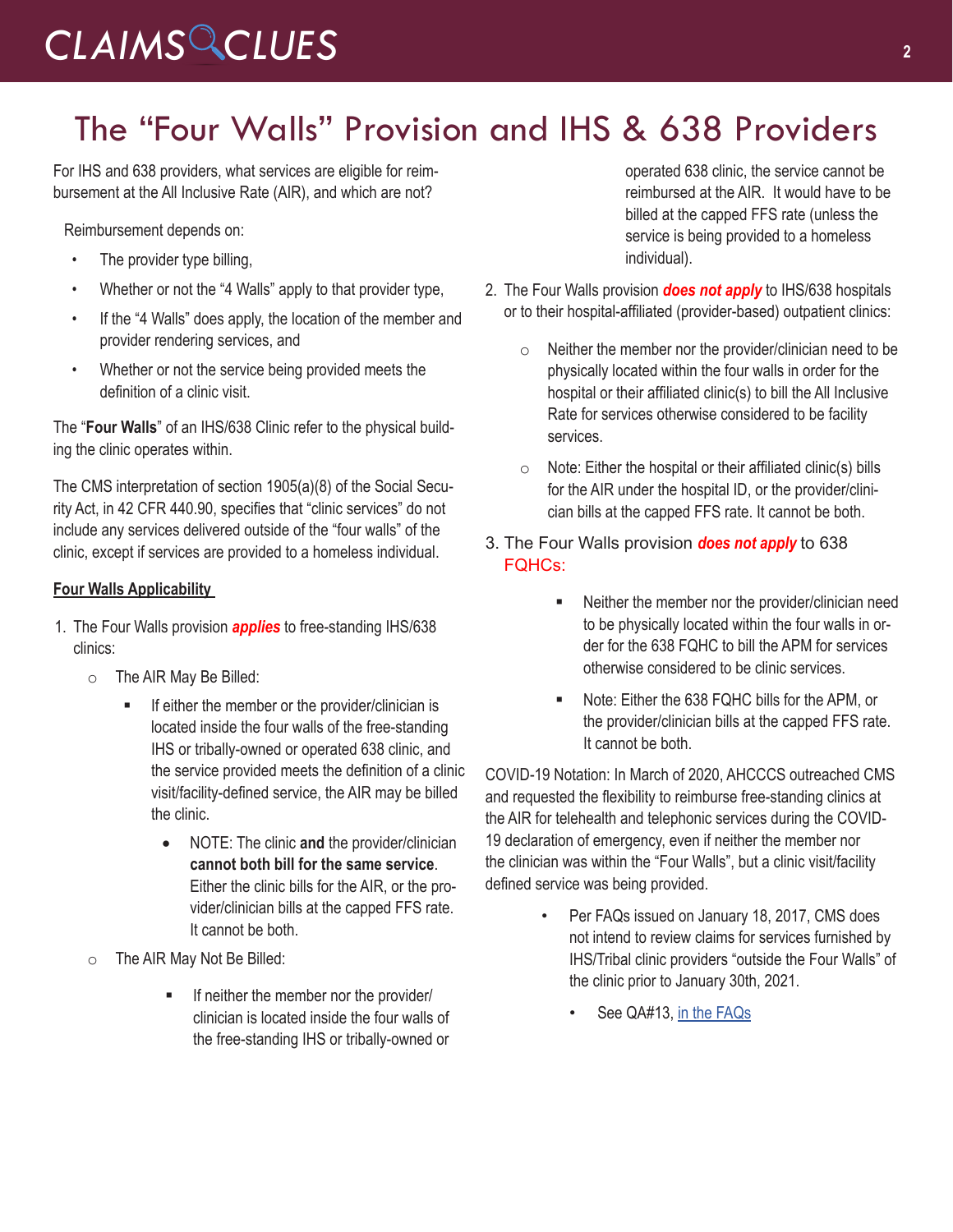# Billing for Telehealth and Telephonic Services as an IHS/683 Provider

Question: How does an IHS/638 Provider bill telehealth services?

#### **Answer:** Telehealth is billed **consistent with the guidance outlined in the IHS/638 billing manual.**

IHS and 638 hospitals (including their satellite clinics) and free-standing IHS/638 clinics have the ability to bill for telehealth and telephonic services. This includes the newly released telephonic services released due to COVID-19.

For specific billing instructions regarding telehealth and telephonic services, please see Chapter 8, Individual Practitioner Services, of the IHS-Tribal Provider Billing Manual. The Division of Fee-for-Service Management has not changed the way to bill for telehealth services, but has expanded what services can be delivered via telehealth and telephonically.

# AHCCCS Announces Provider Enrollment Portal (APEP) Launch Date Change

Due to a prioritized response to the COVID-19 emergency, AHC-CCS has changed the launch date of the new AHCCCS Provider Enrollment Portal (APEP) to August 31, 2020.

On that date, the AHCCCS Provider Enrollment process will move from a manual, paper-based system to a new, online system. The new online system will allow providers to:

- Enroll as an AHCCCS provider.
- Update information (such phone and addresses).
- Upload and/or update licenses and certifications.

This change, from a manual process to an automated system will streamline the provider enrollment process. Initial applications will be processed more quickly and changes to current enrolled providers will all be completed online.

Until the automated APEP system is launched, providers are asked to use this [Provider Enrollment paper application.](http://r20.rs6.net/tn.jsp?f=001sHeoF7QmugCdNGVA_f_S5-_sBv27b-LJQg8SgPCHIa71duR4pMl4PLSWlLuRm3MjfIqThXDcur5PM3fJGPobJLTkrpA4DdXkr_HcmwjmNZAg6iw8Ma1PpEH3Pa6BEmVdkotpbWt2iZP4dClEOi_o0A4RqYNTsYZozQpxuk_zZ5NU8vhoTFbj-dTXakAw11v1WrZ1TomL7hI=&c=Ddz5Czrfjrokks7kF5-0TkPpfhsXfWbcNLXxrp0Mz0Hhbc7RsrBHEA==&ch=3L3-1H4peNHKx8LMFbEfP9DyYyFvslJKNjNc3aL_HaO2vCbv0RVeDg==)

If you have questions please contact AHCCCS Provider Enrollment at: 1-800-794-6862 (In State - Outside of Maricopa County) 1-800-523-0231 (Out of State)

### Electronic Visit Verification (EVV) Update

\*\*This communication is intended for stakeholders interested in information pertaining to the Electronic Visit Verification (EVV) requirements\*\*\*

This notice is intended to provide an update on the EVV timeline along with a summary of information that will be posted on the EVV website (www.azahcccs.gov/EVV) to support providers in preparing to comply with the EVV mandate. The following are a few highlights of the information that has been updated on the AHCCCS EVV webpage.

#### **Timeline**

In an effort to accommodate for delays due to the COVID-19 response efforts, AHCCCS is postponing the compliance date for EVV from 10/01/2020 to 01/01/2021. Beginning, 01/01/21, all providers subject to the EVV requirements must use EVV to verify service delivery. More detailed information can be found on the EVV webpage ([www.azahcccs.gov/EVV](https://www.azahcccs.gov/AHCCCS/Initiatives/EVV/)) under the "EVV Timeline" tab.

#### **Differential Adjusted Payment**

AHCCCS intends to offer a Differential Adjusted Payment (DAP) opportunity for providers who are subject to EVV. Providers who submit the appropriate attestation (depending on their plans for compliance with EVV) may receive an increased percentage to their current rate for services subject to EVV during the period of 10/01/2020-09/30/2021.

Completed attestations must be received by May 29, 2020 to be considered for the DAP. Please send your completed attestation using the templated provided by AHCCCS to BOTH evv@azahcccs.gov and FFSRates@azahcccs.gov. More detailed information can be found on the EVV webpage ([www.azahcccs.gov/EVV\)](https://www.azahcccs.gov/AHCCCS/Initiatives/EVV/) under the "Differential Adjusted Payment Opportunity" tab.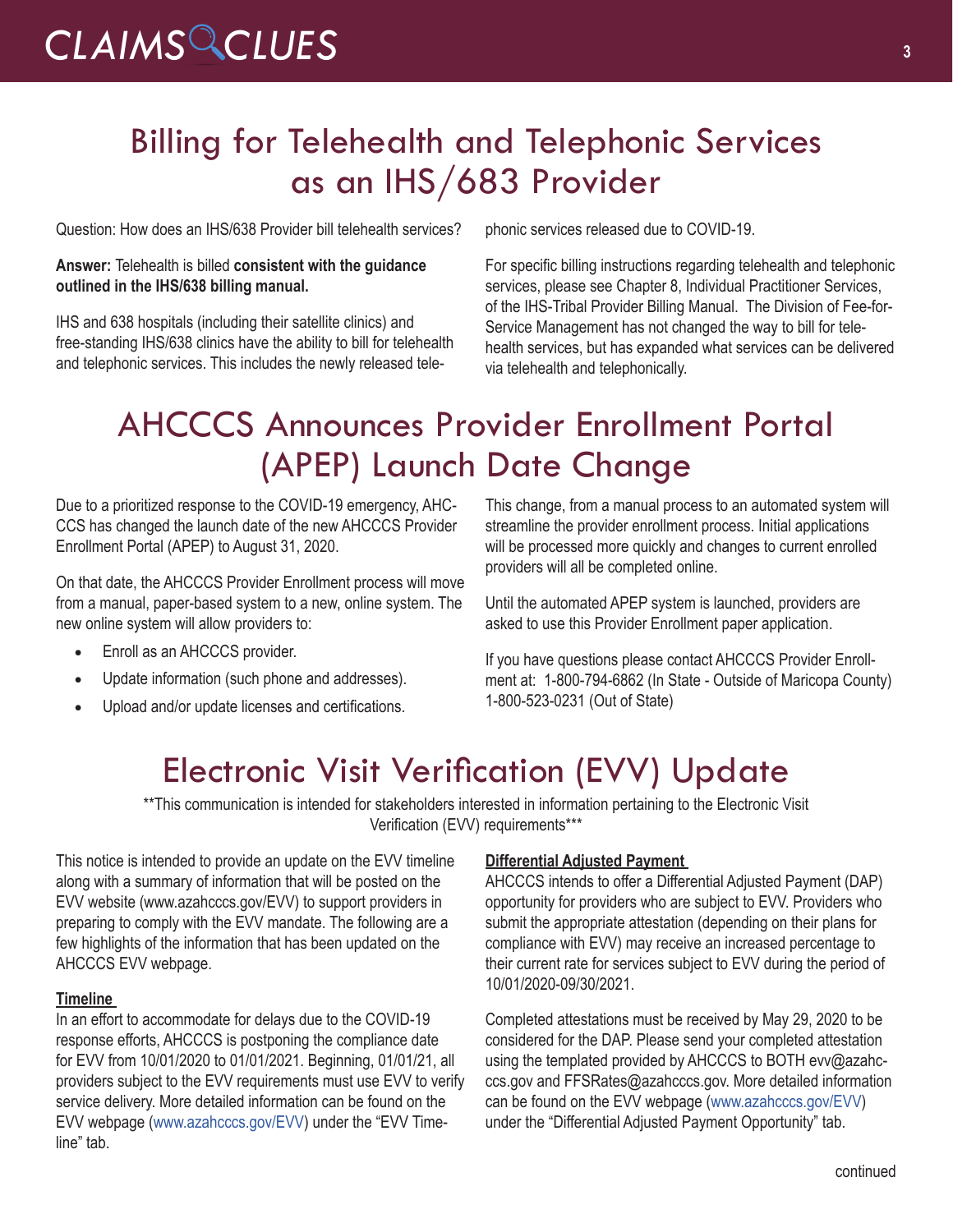### Electronic Visit Verification (EVV) Update Continued

Please note – Funding for DAP rate increases is subject to the appropriation of State funds and State budget constraints. Federal funding for DAP rate increases is contingent upon federal approval. All decisions or considerations included in this notice are therefore subject to the availability of funds and federal approval.

#### **Alternate EVV Requirements**

AHCCCS has posted the Alternate EVV vendor system and technical specification requirements to the AHCCCS website for those providers choosing to use an alternate vendor from AHC-CCS' selected vendor, Sandata Technologies LLC. More detailed information can be found on the EVV webpage [\(www.azahcccs.](https://www.azahcccs.gov/AHCCCS/Initiatives/EVV/) [gov/EVV](https://www.azahcccs.gov/AHCCCS/Initiatives/EVV/)) under the "Alternate EVV System Requirements and Technical Specifications" tab.

AHCCCS is planning to host a webinar to answer any questions

providers have on the requirements and technical specifications for alternate EVV systems. More details on the date/time are forthcoming.

Please sign up for the AHCCCS Constant Contact email list to receive any and all EVV notices (like this one) from AHCCCS under the "Stay Informed" tab on the AHCCCS website.

AHCCCS appreciates the active engagement of the providers and continues to monitor and respond to emails while noting the topics of most interest to the stakeholder community. This correspondence along with other provider outreach and engagement activities continues to help us to prioritize communication topics as well as build our directory and timeline for the release of future FAQ installments.

### Claims – How to Register as a Provider and Receive Payment for Services Rendered

As an AHCCCS registered provider, providing services and submitting claims for American Indian Health Program members can be a straightforward and simple process. Allow us to show you how.

- 1. Provider Registration
- 2. Enrolling in AHCCCS Online
- 3. Electronic Remittance Advice Setup
- 4. Claim Submission
- 5. Documentation Submission & Enrolling for the Transaction Insight Portal
- 6. Payment

#### **1. Provider Registration**

To receive reimbursement for services rendered to AHCCCS members, all providers must be registered with AHCCCS. This requirement applies to all providers and provider types, including out-of-state providers.

Any provider or organization may participate as an AHCCCS provider if the provider or organization is qualified to render a covered service and complies with AHCCCS policies and procedures for provider participation.

**AHCCCS registered providers (also called Fee-For-Service providers) are able to provide services to American Indian Health Program (AIHP) members. FFS providers do not need a separate contract with AHCCCS AIHP, Tribal ALTCS, or a TRBHA to provide Medicaid Title XIX and XXI services to FFS members as the contractual relationship is established via the Provider Participation Agreement.** 

To register with AHCCCS, a provider must:

- Meet AHCCCS requirements for professional licensure, certification or registration;
- Sign the Provider Participation Agreement (PPA);
- Complete an application;
- Complete and sign all applicable forms;
- Submit documentation of National Provider Identification (NPI) Number (if applicable); and
- Submit a Disclosure of Ownership if registering as an organization or facility.

Note: Please note that institutions (organizations/facilities) are required to pay an [enrollment fee](https://www.azahcccs.gov/PlansProviders/NewProviders/EnrollmentFee/), effective January 1, 2012. Specific provider types will require an OIG site visit prior to enrollment, and are subject to unannounced post enrollment site visits [\(Required Fee and-or Site Visit by Provider Type\)](https://www.azahcccs.gov/PlansProviders/Downloads/RequiredFeeandorSiteVisitbyP.pdf).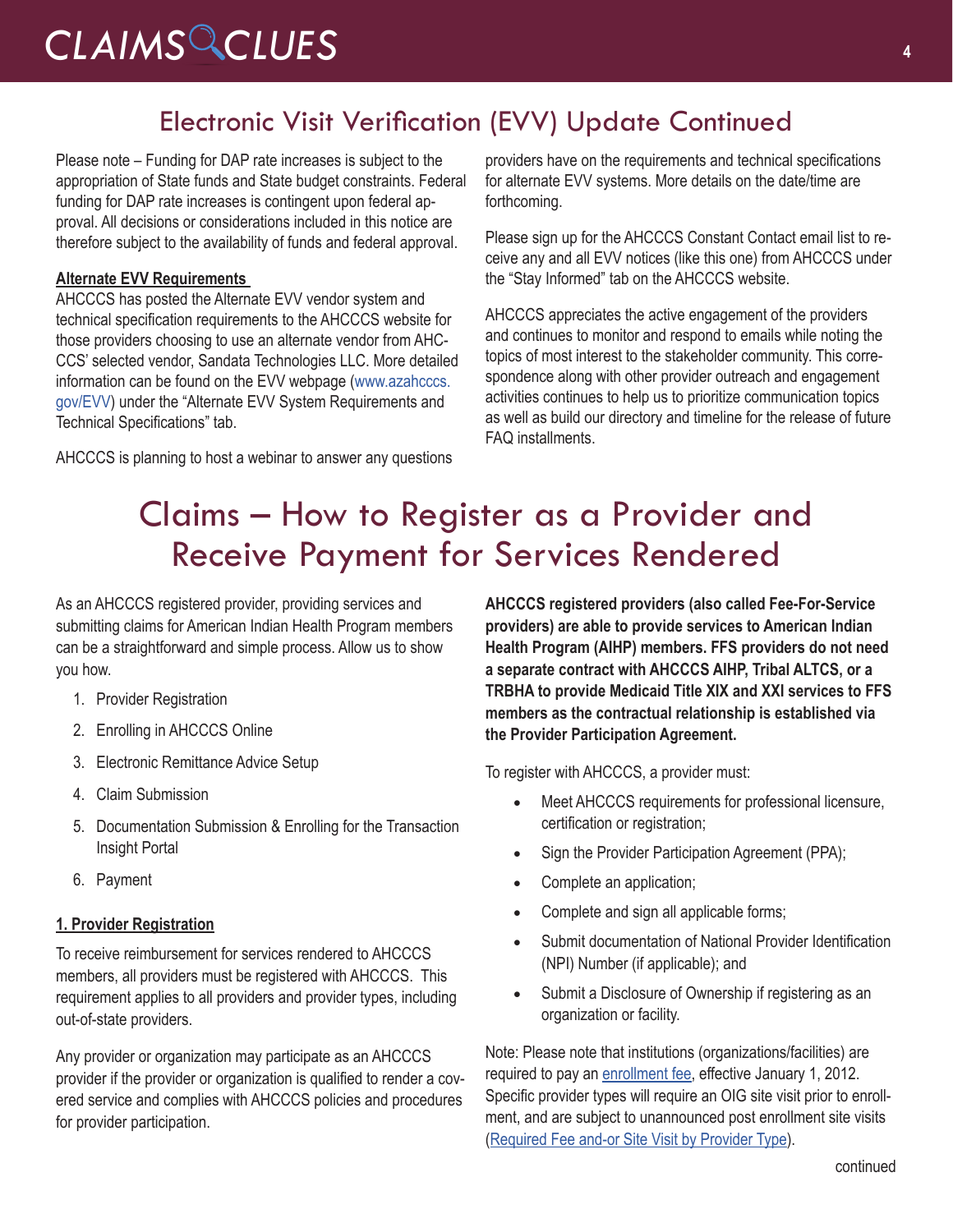### Claims – How to Register as a Provider Continued

Information and registration materials may be obtained by calling the AHCCCS Provider Registration Unit at:

Phoenix area: (602) 417-7670 (Option 5)

In-state: 1-800-794-6862 (Option 5)

Out of state: 1-800-523-0231 Ext. 77670

[AHCCCS Provider Registration materials](https://www.azahcccs.gov/PlansProviders/NewProviders/packet.html) are also available on the AHCCCS website.

#### **2. Enrolling in AHCCCS Online**

FFS Providers can take advantage of the [AHCCCS Online Pro](https://azweb.statemedicaid.us/Account/Login.aspx?ReturnUrl=%2f)[vider Portal,](https://azweb.statemedicaid.us/Account/Login.aspx?ReturnUrl=%2f) which offers a quick and easy way to submit claims and prior authorization requests online. In addition, a provider can check a member's eligibility and for the status of their claims and prior authorization requests all in this one easy location.

AHCCCS *highly* encourages providers to sign up for the AHCCCS Online Provider Portal, due to its ease of use. Registering is free and there are no transaction charges.

To register click on the 'Register for an AHCCCS Online account' option in the left hand column. You will need either your NPI (or AHCCCS ID number if you do not have an NPI) and your Tax ID number.

The Division of Fee-For-Service Management (DFSM) has a [train](https://www.azahcccs.gov/Resources/DFSMTraining/index.html)[ing page](https://www.azahcccs.gov/Resources/DFSMTraining/index.html) with a number of trainings on AHCCCS Online.

- • [Verifying Member Eligibility Online](https://www.azahcccs.gov/Resources/Downloads/DFMSTraining/2018/MemberEligibility.pdf)
- **[Online Prior Authorization Submission](https://www.azahcccs.gov/Resources/Downloads/DFMSTraining/2018/PATraining_Final.pdf)**
- **[Online Behavioral Health Prior Authorization Submission](https://www.azahcccs.gov/Resources/Downloads/DFMSTraining/2018/OnlineBehavioralHealth_PA_Update_.pdf)**
- [Online Claim Submission: Dental Claim ADA Type \(ADA-](https://www.azahcccs.gov/Resources/Downloads/DFMSTraining/2018/DentalTraining.pdf)[2012 equivalent\)](https://www.azahcccs.gov/Resources/Downloads/DFMSTraining/2018/DentalTraining.pdf)
- Online Claim Submission: Institutional Claim Type (UB-04 [equivalent\)](https://www.azahcccs.gov/Resources/Downloads/DFMSTraining/2018/OnlineClaimSubmissionUBFinal_02222018.pdf)
- • [Online Claim Submission: Professional Claim Type \(CMS-](https://www.azahcccs.gov/Resources/Downloads/DFMSTraining/2018/OnlineClaimSubmission.pdf%20)[1500 equivalent\)](https://www.azahcccs.gov/Resources/Downloads/DFMSTraining/2018/OnlineClaimSubmission.pdf%20)

Please see [Chapter 3, Provider Records and Registration, of the](https://www.azahcccs.gov/PlansProviders/Downloads/IHS-TribalManual/IHS-Chap03ProvReg.pdf)  [IHS/Tribal Provider Billing Manual.](https://www.azahcccs.gov/PlansProviders/Downloads/IHS-TribalManual/IHS-Chap03ProvReg.pdf)

#### **3. Electronic Remittance Advice (ERA/835) Setup**

Did you know that you can receive the Remittance Advice electronically? To sign up submit an inquiry to AHCCCS by emailing [EDICustomerSupport@azahcccs.gov](mailto:EDICustomerSupport@azahcccs.gov) or calling(602) 417-4451,

between 7:00 AM and 5:00 PM (Arizona Time), Monday through Friday.

#### **4. Claim Submission**

Claims can be submitted to AHCCCS in a variety of ways:

- HIPAA-Compliant 837 Electronic Transaction Process **(recommended)**
- **AHCCCS Online Provider Portal**
- By Mail

HIPAA-Compliant 837 Electronic Transaction Process

If a provider is interested in being set up to submit claims via the HIPAA-compliant 837 Electronic Transaction Process, please email [EDICustomerSupport@azahcccs.](mailto:EDICustomerSupport@azahcccs.gov) [gov](mailto:EDICustomerSupport@azahcccs.gov) and request to become an AHCCCS Trading Partner. They will then be provided with additional information.

#### AHCCCS Online Provider Portal

- Trainings with screen shots can be found for each claim type:
	- **Online Claim Submission: Dental Claim ADA** [Type \(ADA-2012 equivalent\)](https://www.azahcccs.gov/Resources/Downloads/DFMSTraining/2018/DentalTraining.pdf)
	- **Online Claim Submission: Institutional Claim** [Type \(UB-04 equivalent\)](https://www.azahcccs.gov/Resources/Downloads/DFMSTraining/2018/OnlineClaimSubmissionUBFinal_02222018.pdf)
	- **Online Claim Submission: Professional Claim** [Type \(CMS-1500 equivalent\)](https://www.azahcccs.gov/Resources/Downloads/DFMSTraining/2018/OnlineClaimSubmission.pdf%20)

Mail - Paper Claims

All paper claims should be mailed, with adequate postage, to:

> AHCCCS Claims P.O. Box 1700 Phoenix, AZ 85002-1700

After a claim is submitted it is sent through the FFS claims processing cycle, where the FFS business rules are applied. Our processing cycle reviews each field to ensure that data is not missing, incorrect, or invalid.

1. If data is missing, incorrect, or invalid (i.e. a letter is listed instead of a number) in a required field the claim may not make it all the way through the processing cycle. In these cases the claim will stop and be sent back to the provider for correction.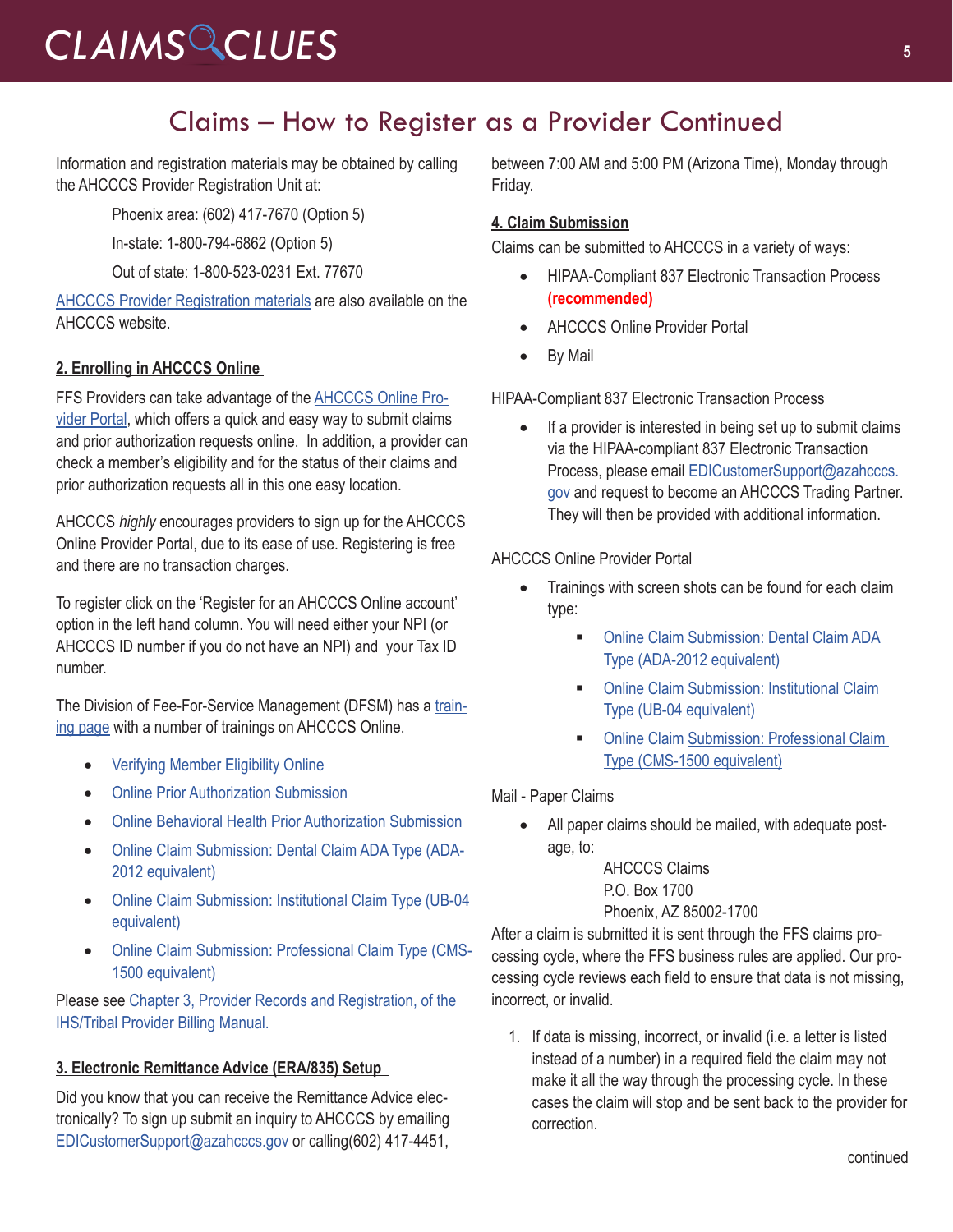### Claims – How to Register as a Provider Continued

It is up to the provider to fill in the missing, incorrect or invalid data and to resubmit before further processing/review can occur.

- 2. If there is no missing, incorrect, or invalid data in fields, the claim will make it through the processing cycle. At this point the claim will be, based on the information entered on the claim:
	- **Approved,**
	- Denied, or
	- **Held for additional review by adjudication or** medical review.
- 3. When a claim is held for review by adjudication or medical review, AHCCCS will either choose to approve or deny the claim based on the information submitted, or may determine that additional information is needed and request documentation. The ultimate outcome of adjudication and medical review is approval or denial of the claim.
- 4. When a claim is denied a correspondence is generated for the provider, which explains why the claim was denied. This is called the Remittance Advice or Electronic Remittance Advice (ERA). This will be sent to the provider, and it is up to the provider to make corrections to the claim and to resubmit it to AHCCCS for reprocessing (this is called 'replacing a claim' because it is replacing a previously submitted claim).
- 5. Approved claims go to finance, where funds are either transferred via direct deposit to the provider or a check is printed.

For additional information please visit the following chapters in our Provider Billing Manuals:

- [Chapter 4, General Billing Rules](https://www.azahcccs.gov/PlansProviders/Downloads/IHS-TribalManual/IHS-Chap04GenBillRules.pdf)
- [Chapter 5, Claim Form Requirements](https://www.azahcccs.gov/PlansProviders/Downloads/IHS-TribalManual/IHS-Chap05ClmFormRequire.pdf)
- [Chapter 16, Claims Processing](https://www.azahcccs.gov/PlansProviders/Downloads/IHS-TribalManual/IHS-Chap16ClmsProcess.pdf)
- • [Claims Errors](https://www.azahcccs.gov/PlansProviders/Downloads/IHS-TribalManual/IHS-Chap17ClaimErrors.pdf)
- [Chapter 18, Understanding the Remittance Advice](https://www.azahcccs.gov/PlansProviders/Downloads/IHS-TribalManual/IHS-Chap18Remits.pdf)

#### **5. Documentation Submission & Enrolling for the Transaction Insight Portal**

Did you know that you not only can submit your claims online, but you can submit your documentation online? Trip reports, discharge summaries, and other medical documentations can all be submitted online to AHCCCS using the [Transaction Insight Portal.](https://tiwebprd.statemedicaid.us)

To learn more about the Transaction Insight Portal and how to submit documentation through it please visit our step-by-step training (with screenshots) at: [Transaction Insight \(TI\) Portal Web](https://www.azahcccs.gov/Resources/Downloads/DFMSTraining/2018/TransactionInsight_TI_PortalWebUploadAttachmentGuide.pdf)  [Upload Attachment Guide](https://www.azahcccs.gov/Resources/Downloads/DFMSTraining/2018/TransactionInsight_TI_PortalWebUploadAttachmentGuide.pdf)

#### **6. Payment**

Payment for paid claims can be received in two ways:

- Direct Deposit
- Vendor Check (also called Vendor Warrant)

#### Direct Deposit

Providers can sign up for direct deposit of checks using the Automated Clearing House (ACH). This eliminates the need to wait for checks to arrive in the mail. To register for direct deposit, providers simply need to sign up for [Electronic Funds Transfer \(EFT\)](https://www.azahcccs.gov/PlansProviders/RatesAndBilling/FFS/directdeposit.html)  [payments](https://www.azahcccs.gov/PlansProviders/RatesAndBilling/FFS/directdeposit.html).

Benefits of Receiving Payments Electronically:

- Immediate availability of funds;
- Fully traceable payments;
- Elimination of mail and deposit delays;
- Elimination of lost, stolen, or misplaced checks; and
- Elimination of stale checks to be recovered from Unclaimed Property.

If you have questions on how to enroll for EFT payments, and you are in the Metro Phoenix area codes of 602, 480, or 623, you can call us at 602-417-5500. Otherwise, the toll free number is 877-500-7010.

#### Vendor Checks/Vendor Warrants

• Effective 11/5/18, Vendor Checks are mailed on Fridays.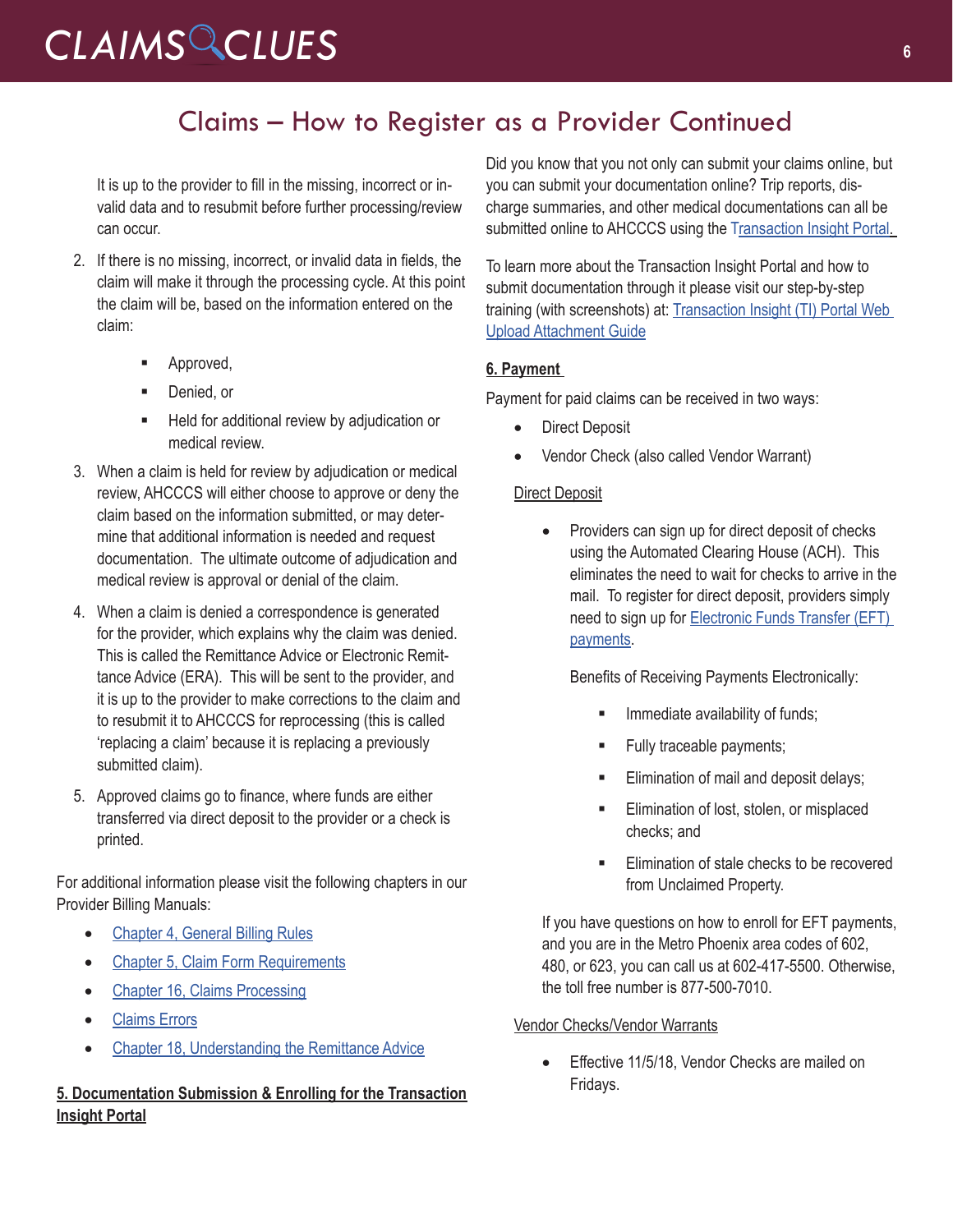## Prior Authorization and Concurrent Updates

**AHCCCS Prior Authorization (PA) and Concurrent Review (CR) Standards during COVID-19 Emergency for Fee-for-Service Health Programs**

#### March 25th, 2020

This memo outlines the updated AHCCCS Prior Authorization and Concurrent Review Standards for **AHCCCS Division of Fee-for-Service Management (DFSM)** in response to Governor Ducey's declaration of a public health emergency for COVID-19 and is effective April 1, 2020, through the duration of the emergency. These changes impact members enrolled with a Fee-for-Service Program, including the American Indian Health Program (AIHP), Tribal Regional Behavioral Health Authorities (TRBHAs), and Tribal Arizona Long Term Care Services (Tribal ALTCS).

These standards are subject to change as the emergency conditions evolve.

All services reimbursed must be medically necessary, cost-effective, federally and state reimbursable, and will be subject to post-payment review.

#### **I.** Behavioral Health Services

Initial prior authorization is still required for non-emergency Behavioral Health Inpatient, Residential Treatment

Center (RTC) and Behavioral Health Residential Facility (BHRF) levels of care.

DFSM plans to extend concurrent reviews from 30 to 90 days for Residential Treatment Center (RTC) levels of care.

Clinical Staffings, Child and Family Teams (CFTs), Adult Recovery Teams (ARTs), and coordination of care between facilities and outpatient providers should continue to inform appropriate levels of care and continued stay. Telehealth and telephonic modalities are strongly encouraged for these staffings and coordination.

#### **II.** Dental Services

Dental prior authorization approvals, which are within 60 days of expiration, will be extended for 6 months.

#### **III.** Pharmacy Services

#### **A. Refill-too-soon edits and 90 day fills**

OptumRx Clinical Affairs is allowing members to refill their maintenance medications early to ensure they have an uninterrupted supply of medication during the COVID-19 emergent time as outlined below.

- 1. The refill-too-soon edit on all non-controlled medications has been removed.
	- a) Members may continue to fill prescriptions for up to a 30-day supply or they may fill tions, both of which may be done early.

Members must have refills remaining on file at their pharmacy.

b) Specialty medications, which are filled for a 30-day supply and delivered to the member's home, may be filled early for the same day's supply as previously filled.

To override for a specialty medication, IHS & 638 Pharmacies must submit the following in the NCPDP fields:

- A value of, the number, 1 in the Prior Auth Type Code Field (461-EU); and
- A value of, the numbers, 88885 in the Prior Auth Number field (462-EV).

The entry of values into both of these NCPDP fields will allow prescription claims from IHS/638 Pharmacies to override the 30 Day Supply Limit to a 60-day supply for AIR Specialty when the member has a history of the product in their claim history. The maximum days supply that may be adjudicated is for a 60-day supply.

- c) DFSM's pharmacy benefit manager (PBM), OptumRx, will continue to ensure that quantity limits and duplicate therapy edits will not cause a rejection when the prescription is refilled early.
- d) For IHS/638 Pharmacies, members may tions for up to a 90-day supply, for reim-<br>bursement at the AIR .
- 2. Controlled Substances may be refilled early when the pharmacy staff has checked with the prescribing clinician and the clinician has agreed to the early refill. The pharmacy staff or the prescribing clinician shall contact the OptumRx help desk for an immediate override.
	- The opioid current maximum fill is 30-days and an additional fill would be for a maximum of 30 days.
	- 3. Removal of prior authorization for specific therapeutic classes:
		- a) Prior authorization requirements have been removed for the following Therapeu-<br>tic Classes:
			- Beta2 Agonist Inhalers, Inhalant Solutions and Oral Agents
			- Inhaled Short and Long Acting Anticholinergic Inhalers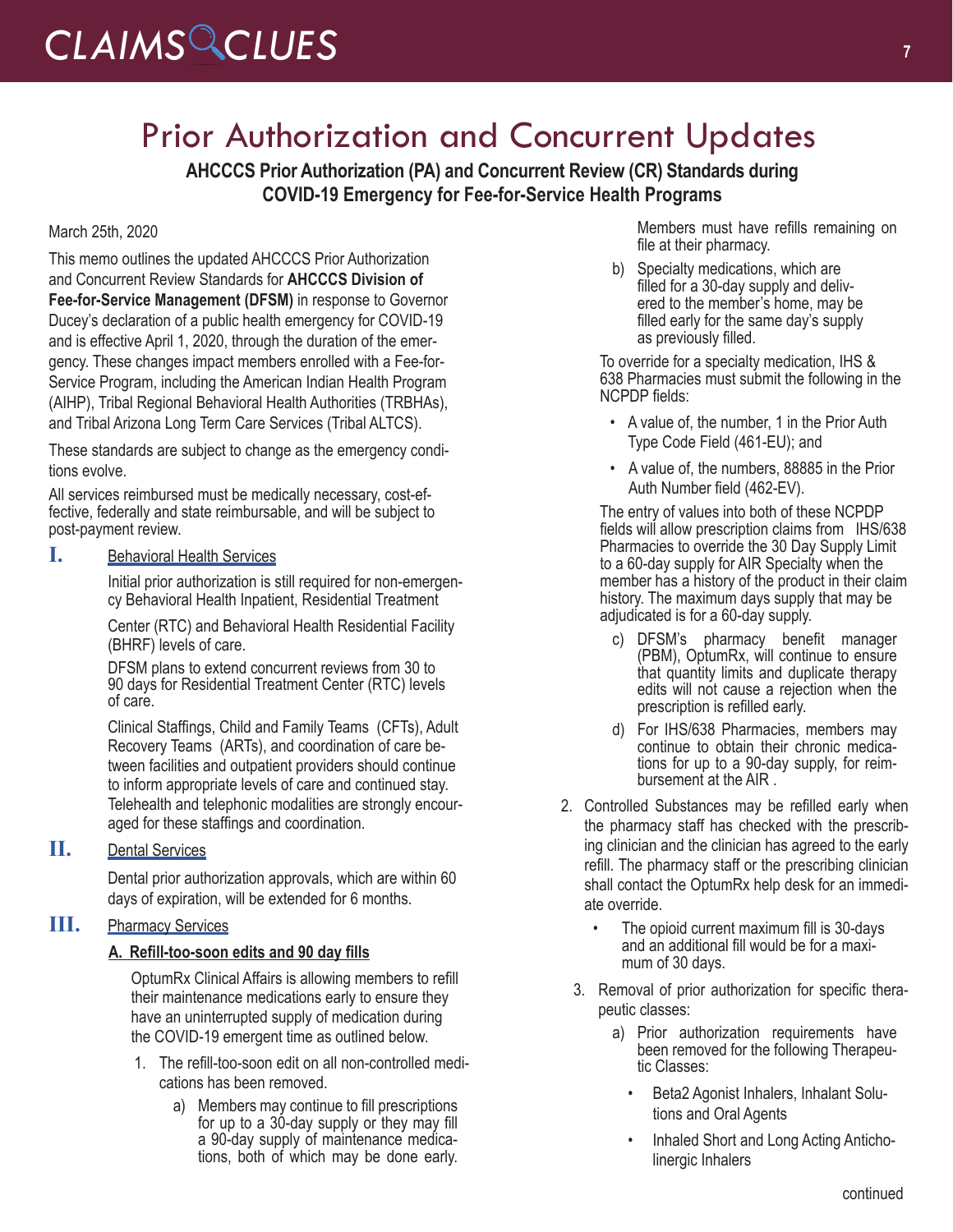### Prior Authorization and Concurrent Updates Continued

- Long-acting Beta2 Agonist-Corticosteroid Combination Inhalers
- Long-acting Beta2 Agonist-Anticholinergic Combination Inhalers
- Corticosteroid Inhalers and Inhalant Solutions
- Corticosteroid Oral Agents
- Nebulizers (must be available through pharmacies)
- Cough and Cold products
	- o Antihistamines
	- o Nasal Decongestants
	- o Combination products of antihistamines and nasal decongestants
	- o Cough suppression products including guaifenesin and combination products
	- o Guaifenesin oral tablets and combination products
	- o Analgesics / Anti-febrile products (aspirin, ibuprofen, acetaminophen, acetaminophen suppositories, etc.)
- Mast Cell Stabilizers
- Methylxanthines (aminophylline and theophylline)

For Dual Eligible Drug Plans – OTC products that are included in the drug classes above will also be added to the Dual Eligible Drug List.

#### **B). Prior Authorization Extensions**

For members enrolled in the American Indian Health Program (AIHP), Tribal ALTCS, or a TR-BHA, approved prior authorizations for all medications, which are set to expire on or before May 1, 2020, will be extended for an additional 90 days. The pharmacy may have to contact the provider for an

approval to request a fill of an expired prescription, but a prior authorization will not have to be submitted during the 90 day prior authorization extension.

Prior authorizations for medications with significant abuse potential (i.e. opioids) or those that are general dosed for finite durations or intermittently (i.e. hepatitis agents) will not be extended. Those PAs will follow the normal process for renewals.

#### **C. Addressing Drug Shortages**

1. The AHCCCS Drug List has preferred medications that the AHCCCS Medical Policy Manual (AMPM) 310-V specifies should be utilized prior to a non-preferred agent. In the event of a shortage, a non-preferred medication must be approved.

For example, ProAir is the preferred albuterol inhaler. Using ProAir as an example, if there is a shortage of ProAIr, OptumRx, subject to AHCCCS' approval, will allow all other branded and generic albuterol products to be reimbursed through the pharmacy claims system without prior authorization.

- As of 3/26/20 ProAir and Tamiflu are both in short supply, and OptumRx will allow for reimbursement of all federally and state reimbursable generic and brand products.
- 2. Please check the FDA web links daily for shortage updates:
	- a) [https://www.accessdata.fda.gov/scripts/](https://www.accessdata.fda.gov/scripts/drugshortages/default.cfm) [drugshortages/default.cfm](https://www.accessdata.fda.gov/scripts/drugshortages/default.cfm)
	- b) [https://www.fda.gov/news-events/](https://www.fda.gov/news-events/press-announcements/coronavirus-covid-19-supply-chain-update) [press-announcements/coronavi-](https://www.fda.gov/news-events/press-announcements/coronavirus-covid-19-supply-chain-update) [rus-covid-19-supply-chain- update](https://www.fda.gov/news-events/press-announcements/coronavirus-covid-19-supply-chain-update)
- 3. To ensure access to care, DFSM and OptumRx shall not require a prior authorization for compounded drugs for children under the age of ten years old.

#### **D. Signature Requirements**

42 CFR 456.705 and the Arizona State Board of Pharmacy requires that members receive counseling when prescriptions are dispensed. While counseling is still required, the Arizona State Board of Pharmacy has waived the member's signature requirement, and will instead allow the pharmacist to enter confirmation that counseling occurred. This will allow members to not have to sign a document and to keep appropriate distance from the counter.

#### **IV.** Physical Health Services

#### **A. COVID-19 Testing and Treatment Services**

DFSM will not require prior authorization or concurrent review for services related to testing, diagnosis, and/or treatment of COVID-19.

#### **B. Facility Services**

- 1. DFSM will remove prior authorization requirements for the following levels of care:
	- Acute Inpatient hospitalization;
	- Assisted Living Facilities/Centers;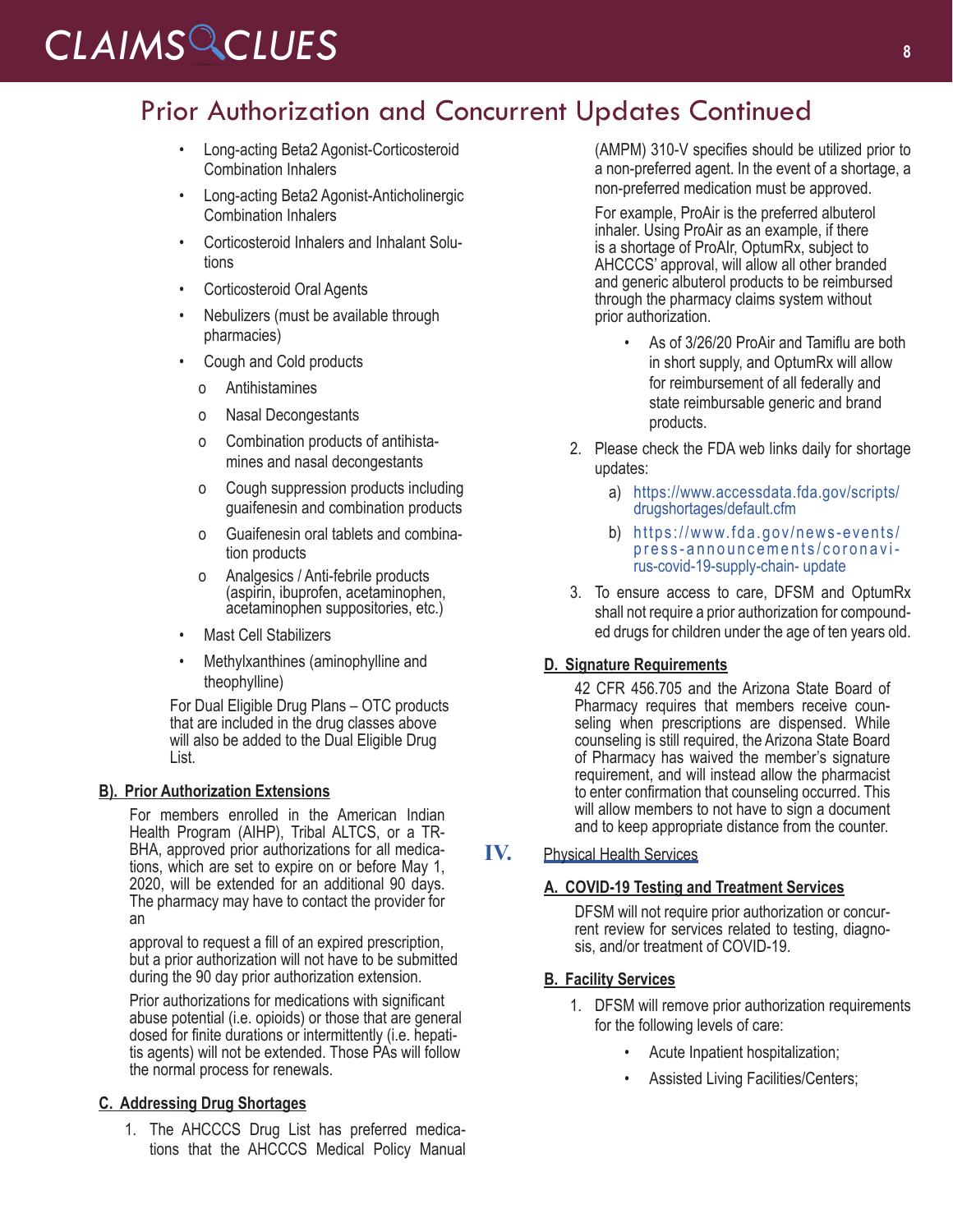### Tribal Relations Upcoming AHCCCS Special Tribal Consultation Meetings

- • **6/4/2020, at 2 pm (Arizona time)**
	- Webinar Link: [https://azgov.webex.com/azgov/](http://r20.rs6.net/tn.jsp?f=001hVFAX8UQi_cbvcdwMtqt4RJW8YqNXFIJ4xsIHeeSVENPDYUhQuwKgun5akxEX3bKIK0pPuMRNs9yIsfohhlDvHfZTOigE722rGb9fY5pg-5Lw8_sqi6ignZNZVAy3f8LZTQMfox62-sj8LHsfkQfmp0z_C6dwnT-RQfQBnhqjg_d992nQp1SyJOUauCNkOaa78N6HHLmuCtB84wL--OF7COKK8pb4GXqcacITDTbPDo=&c=K0qO2A3MvZQtOsrCBW4owmSWJUudxqgjsj40-iNMK7jtufITDga3tQ==&ch=4tI0rEYKjzwHHFwjx88exRSpTGptj2vhxLBy8l4iUk34ObpsgTHl-A==) [onstage/g.php?MTID=edce54e79187721188d-](http://r20.rs6.net/tn.jsp?f=001hVFAX8UQi_cbvcdwMtqt4RJW8YqNXFIJ4xsIHeeSVENPDYUhQuwKgun5akxEX3bKIK0pPuMRNs9yIsfohhlDvHfZTOigE722rGb9fY5pg-5Lw8_sqi6ignZNZVAy3f8LZTQMfox62-sj8LHsfkQfmp0z_C6dwnT-RQfQBnhqjg_d992nQp1SyJOUauCNkOaa78N6HHLmuCtB84wL--OF7COKK8pb4GXqcacITDTbPDo=&c=K0qO2A3MvZQtOsrCBW4owmSWJUudxqgjsj40-iNMK7jtufITDga3tQ==&ch=4tI0rEYKjzwHHFwjx88exRSpTGptj2vhxLBy8l4iUk34ObpsgTHl-A==)[582407063ea440](http://r20.rs6.net/tn.jsp?f=001hVFAX8UQi_cbvcdwMtqt4RJW8YqNXFIJ4xsIHeeSVENPDYUhQuwKgun5akxEX3bKIK0pPuMRNs9yIsfohhlDvHfZTOigE722rGb9fY5pg-5Lw8_sqi6ignZNZVAy3f8LZTQMfox62-sj8LHsfkQfmp0z_C6dwnT-RQfQBnhqjg_d992nQp1SyJOUauCNkOaa78N6HHLmuCtB84wL--OF7COKK8pb4GXqcacITDTbPDo=&c=K0qO2A3MvZQtOsrCBW4owmSWJUudxqgjsj40-iNMK7jtufITDga3tQ==&ch=4tI0rEYKjzwHHFwjx88exRSpTGptj2vhxLBy8l4iUk34ObpsgTHl-A==)
	- • Access Code: 288 420 938
	- Event Password: PKhKrj9b4a8
	- • Audio Call-in: +1-415-655-0003 (US Toll)
- • **6/18/2020 at 2 pm (Arizona time)**
	- Webinar and Call-in Information Forthcoming

**NOTE REGARDING AHCCCS TRIBAL CONSULTATION MATERIALS:** All meeting materials for AHCCCS Tribal Consultations meetings, including relevant slide decks and meeting recordings and/or summaries, are available on the [Tribal](http://r20.rs6.net/tn.jsp?f=001hVFAX8UQi_cbvcdwMtqt4RJW8YqNXFIJ4xsIHeeSVENPDYUhQuwKgl7FKHmtCkfWayqtYPKVdWLdu02_DA7uP3bcgshHxXDwpB1-zRrnkdrz8YqW_P_MFzA2rMfcTesoEheGF8aahlWWKUBlOshbIbQmt5NKWcmr90YazEpMeFfffeS0ZV_PRP5MbuZXWUwoeHFm1EeAA6Tis_bu3-VGPA==&c=K0qO2A3MvZQtOsrCBW4owmSWJUudxqgjsj40-iNMK7jtufITDga3tQ==&ch=4tI0rEYKjzwHHFwjx88exRSpTGptj2vhxLBy8l4iUk34ObpsgTHl-A==)  [Consultation webpage](http://r20.rs6.net/tn.jsp?f=001hVFAX8UQi_cbvcdwMtqt4RJW8YqNXFIJ4xsIHeeSVENPDYUhQuwKgl7FKHmtCkfWayqtYPKVdWLdu02_DA7uP3bcgshHxXDwpB1-zRrnkdrz8YqW_P_MFzA2rMfcTesoEheGF8aahlWWKUBlOshbIbQmt5NKWcmr90YazEpMeFfffeS0ZV_PRP5MbuZXWUwoeHFm1EeAA6Tis_bu3-VGPA==&c=K0qO2A3MvZQtOsrCBW4owmSWJUudxqgjsj40-iNMK7jtufITDga3tQ==&ch=4tI0rEYKjzwHHFwjx88exRSpTGptj2vhxLBy8l4iUk34ObpsgTHl-A==). Please check this website regularly for updated meeting materials during this time.

### Providers Can Be Reimbursed for COVID-19 Testing and Treatment of Uninsured Arizonans Through Federal HRSA Web Portal

The Families First Coronavirus Response Act authorized federal reimbursement for COVID-19 testing and testing related services for any uninsured individual.

Last week, the US Department of Health and Human Services, Health Resources & Services Administration (HRSA) announced the [COVID-19 Uninsured Program Portal](http://r20.rs6.net/tn.jsp?f=001IP0NALblXZqLD34VJfuehoCNEEmOuo_dGkCYp03LV69jViEwvjgw9W5oWOEHuI25EnHmXPRowcW8TeROPbxTySCiH0XaGwndfWYnfcol3pXNnPvE1CfHn6hUMZu9TKvxgWoChHs7FwRa-pUjwGACKPtkyfyfw7SXjvXPiR-tqUc=&c=sr0HLkgMAE5-uMrQIew5jPoT5cWWU-sOibpETtCg3oQxnaqtb-lWDw==&ch=qXJM9f2i1mtlgZ3c3pQuNexGMfo2coxq4rKlDT2pKAIo1S14On19Eg==). The COVID-19 Uninsured Program will provide reimbursement at Medicare levels to providers and facilities for coronavirus-related testing and treatment of the uninsured. Funding for the program is provided primarily through appropriations to the Provider Relief Fund, as well as \$1 billion from the Families First Coronavirus Response Act. The administration has not yet announced how much of the Provider Relief Funds will go towards the program.

To access the funds, health care providers must [register to](http://r20.rs6.net/tn.jsp?f=001IP0NALblXZqLD34VJfuehoCNEEmOuo_dGkCYp03LV69jViEwvjgw9W5oWOEHuI25akPTmLTCykTQQi7yf4nnfWPJgemkVH7FkJ8Ky-ngD2yUHGFyU5TZ1aPtGVgTVunLoLUTJ_LYt23Ti0cK6btXzpGt3HM8aGxcJ_soUF0IhXb1hqpZKbrkv3QtZ6i_OV-u&c=sr0HLkgMAE5-uMrQIew5jPoT5cWWU-sOibpETtCg3oQxnaqtb-lWDw==&ch=qXJM9f2i1mtlgZ3c3pQuNexGMfo2coxq4rKlDT2pKAIo1S14On19Eg==)  [participate](http://r20.rs6.net/tn.jsp?f=001IP0NALblXZqLD34VJfuehoCNEEmOuo_dGkCYp03LV69jViEwvjgw9W5oWOEHuI25akPTmLTCykTQQi7yf4nnfWPJgemkVH7FkJ8Ky-ngD2yUHGFyU5TZ1aPtGVgTVunLoLUTJ_LYt23Ti0cK6btXzpGt3HM8aGxcJ_soUF0IhXb1hqpZKbrkv3QtZ6i_OV-u&c=sr0HLkgMAE5-uMrQIew5jPoT5cWWU-sOibpETtCg3oQxnaqtb-lWDw==&ch=qXJM9f2i1mtlgZ3c3pQuNexGMfo2coxq4rKlDT2pKAIo1S14On19Eg==) in the HRSA program. Once registered, those who have conducted COVID-19 testing or provided treatment to uninsured individuals on or after February 4, 2020 may request claim reimbursement through the portal beginning May 6, 2020.

Providers will be required to verify and attest that the patient does not have individual or employer-sponsored Medicare or Medicaid coverage, and that no other payer will reimburse them for COVID-19 testing and/or treatment for that patient.

Providers can expect to begin receiving reimbursement in mid-May.

AHCCCS had received federal approval and was working on a separate eligibility category to cover the cost of COVID testing for uninsured individuals in Arizona. With the announcement of the federal portal, and the added benefit of payment for treatment as well, AHCCCS is suspending that effort and directing providers to the HRSA portal. This will lessen any provider confusion for how to access payment for the coverage of COVID-19 testing and care for uninsured individuals, and help to prevent any potential fraud.

### AHCCCS Policies Open for Tribal Consultation as of 05/21/2020

AHCCCS provides a 45-day public comment and Tribal Consultation period before publishing any substantial policy changes.

At the link below, you will find policies currently open for Tribal Consultation and public comment. All policies are from the AHCCCS Contractor Operations Manual (ACOM) and the AHCCCS Medical Policy Manual (AMPM). You will receive

acknowledgement that your comments have been received. AHCCCS cannot provide responses to individual comments.

Learn more about the [AHCCCS Tribal Consultation and Public](http://r20.rs6.net/tn.jsp?f=001hVFAX8UQi_cbvcdwMtqt4RJW8YqNXFIJ4xsIHeeSVENPDYUhQuwKgqsmEQjmiwtXturhNtom-VH-5rsi5ARMxo27AQNKkPLEolbqr5Bw4nOMjchEGDIjDQM3f82nvyTKfz6JmqQSQgA4tHAIBKcZTIWld60GU8sp736rj2wE7KiANYRb3K30Y_eZ4LULk_fJR5mA5N5nBo8ImsKEa5jr7jWIrNTe0lrYHT2dBRJZBIA=&c=K0qO2A3MvZQtOsrCBW4owmSWJUudxqgjsj40-iNMK7jtufITDga3tQ==&ch=4tI0rEYKjzwHHFwjx88exRSpTGptj2vhxLBy8l4iUk34ObpsgTHl-A==)  [Comment Process for Policy Changes](http://r20.rs6.net/tn.jsp?f=001hVFAX8UQi_cbvcdwMtqt4RJW8YqNXFIJ4xsIHeeSVENPDYUhQuwKgqsmEQjmiwtXturhNtom-VH-5rsi5ARMxo27AQNKkPLEolbqr5Bw4nOMjchEGDIjDQM3f82nvyTKfz6JmqQSQgA4tHAIBKcZTIWld60GU8sp736rj2wE7KiANYRb3K30Y_eZ4LULk_fJR5mA5N5nBo8ImsKEa5jr7jWIrNTe0lrYHT2dBRJZBIA=&c=K0qO2A3MvZQtOsrCBW4owmSWJUudxqgjsj40-iNMK7jtufITDga3tQ==&ch=4tI0rEYKjzwHHFwjx88exRSpTGptj2vhxLBy8l4iUk34ObpsgTHl-A==).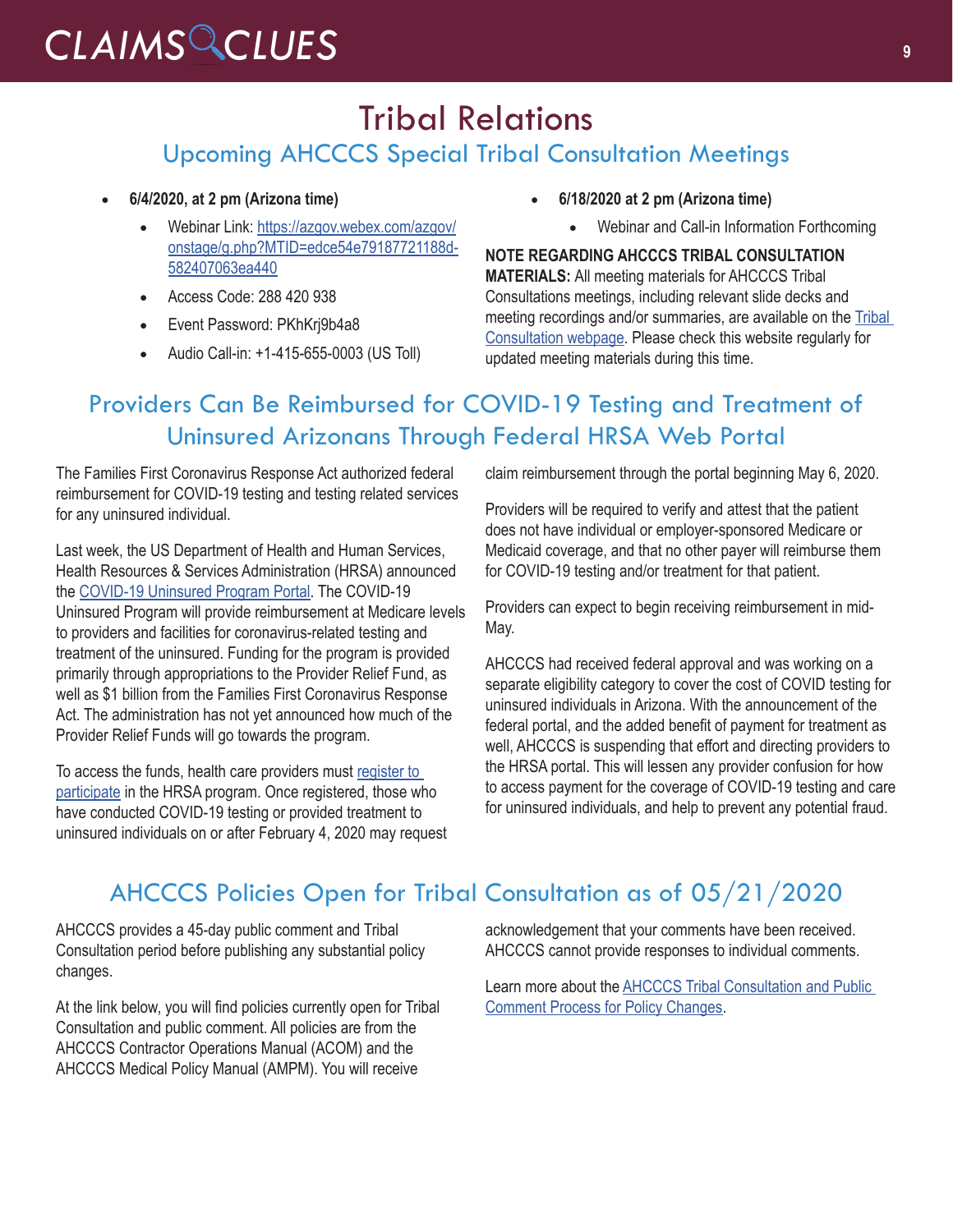### Upcoming Training Schedule Provider Training Schedule Second Quarter 2020

#### **701 E. Jefferson St. Phoenix AZ 85034**

The Division of Fee-For-Service Provider Training Unit holds virtual training sessions. To participate in an online training session, providers must register in advance. WebEx training reminders ar[e emailed via Constant Contact p](https://visitor.r20.constantcontact.com/manage/optin?v=001gF-kjPbNwUl4qTFXa25yg7PI-lJiYCg93XrtPtORBVs5LfBVH0-8vbcm12yD-2XXtSsqiYUBOmMmlkrI8ahm_2YiyBfBDlwfmRmEGrovUOSP6DcA-KbmT-Ql0Lmk0PExgqaWuvz6fV2kNwVjevvO11fbEYfxSl5MtPdTd_x0b-d44ezL3scdyI-S4QgYEsLUgwtSDvtSPxE%3D)rior to the scheduled training. Schedule is subject to change, and participants will be notified of any changes via [Constant Contact.](https://visitor.r20.constantcontact.com/manage/optin?v=001gF-kjPbNwUl4qTFXa25yg7PI-lJiYCg93XrtPtORBVs5LfBVH0-8vbcm12yD-2XXtSsqiYUBOmMmlkrI8ahm_2YiyBfBDlwfmRmEGrovUOSP6DcA-KbmT-Ql0Lmk0PExgqaWuvz6fV2kNwVjevvO11fbEYfxSl5MtPdTd_x0b-d44ezL3scdyI-S4QgYEsLUgwtSDvtSPxE%3D) When **registration is completed,** please do the following:

- 1. View the registration approval email that has been sent to you. This will contain the meeting password and instructions for joining the meeting. This registration email is automatically sent to the email address you used when registering. Please be sure to check your junk/spam folders for this email.
- 2. Enter the password on the WebEx "view more information about the meeting" page to display the "Join by Phone" call-in numbers.

#### **\*Participants MUST REGISTER in advance to participate in trainings. Click on the WebEx Registration Links below to sign up.**

| <b>Information for New Providers</b>                                                                   |                                                                                                                                                                                                                                                                                                      |
|--------------------------------------------------------------------------------------------------------|------------------------------------------------------------------------------------------------------------------------------------------------------------------------------------------------------------------------------------------------------------------------------------------------------|
| Thursday, May 28th, 2020<br>$10:00$ a.m. $-10:30$ a.m.<br><b>WebEx Registration Link</b>               | <b>Helpful Materials for Providers</b><br>Signing up for Constant Contacts, the Claims Clues Newsletter, the FFS Provider Billing Manual,<br>the IHS/Tribal Provider Billing Manual, and the AHCCCS Medical Policy Manual (AMPM)<br><b>Session will be held via WebEx Only</b>                       |
| Wednesday, June 3rd, 2020<br>$10:00$ a.m. $-10:30$ a.m.<br><b>WebEx Registration Link</b>              | Provider Registration Overview and Basic Provider Information<br>An overview of Provider Registration & Materials, the Provider Participation Agreement, and the<br><b>New Provider Check List.</b><br><b>Session will be held via WebEx Only</b>                                                    |
| Thursday, June 18th, 2020<br>$10:00$ a.m. $-10:30$ a.m.<br><b>WebEx Registration Link</b>              | Claim Submission using the AHCCCS Online Provider Portal<br>How to submit a claim using the <b>AHCCCS</b> Online Provider Portal.<br><b>Session will be held via WebEx Only</b>                                                                                                                      |
| Monday, June 29th, 2020<br>$10:00$ a.m. $-10:30$ a.m.<br><b>WebEx Registration Link</b>                | Checking a Claim Status using the AHCCCS Online Provider Portal<br>How to verify the status of a submitted claim.<br><b>Session will be held via WebEx Only</b>                                                                                                                                      |
| <b>Telehealth Training</b>                                                                             |                                                                                                                                                                                                                                                                                                      |
| Tuesday, June 02 <sup>nd</sup> , 2020<br>$9:30$ a.m. $-11:00$ a.m.<br><b>WebEx Registration Link</b>   | Telehealth Training for IHS and 638 Providers<br>Overview of general telehealth/telephonic policies and definitions, billing, claims, and a discussion<br>regarding the "four walls" and their applicability to telehealth/telephonic services.<br><b>Session will be held via WebEx Only</b>        |
| Thursday, June 11 <sup>th</sup> , 2020<br>1:00 p.m. $-$ 2:00 p.m.<br><b>WebEx Registration Link</b>    | <b>Telehealth Overview for FFS Providers</b><br>Overview of general telehealth/telephonic policies and definitions, billing, and claims submissions.                                                                                                                                                 |
| Wednesday, June 17 <sup>th</sup> , 2020<br>$9:30$ a.m. $-11:00$ a.m.<br><b>WebEx Registration Link</b> | <b>Telehealth Training for IHS and 638 Providers</b><br>Overview of general telehealth/telephonic policies and definitions, billing, claims, and a discussion<br>regarding the "four walls" and their applicability to telehealth/telephonic services.<br><b>Session will be held via WebEx Only</b> |
| Tuesday, June 23rd, 2020<br>2:00 p.m. - 3:00 p.m.<br><b>WebEx Registration Link</b>                    | IHS Telehealth Overview for IHS and 638 Providers<br>Overview of general telehealth/telephonic policies and definitions, billing, and claims submissions.                                                                                                                                            |